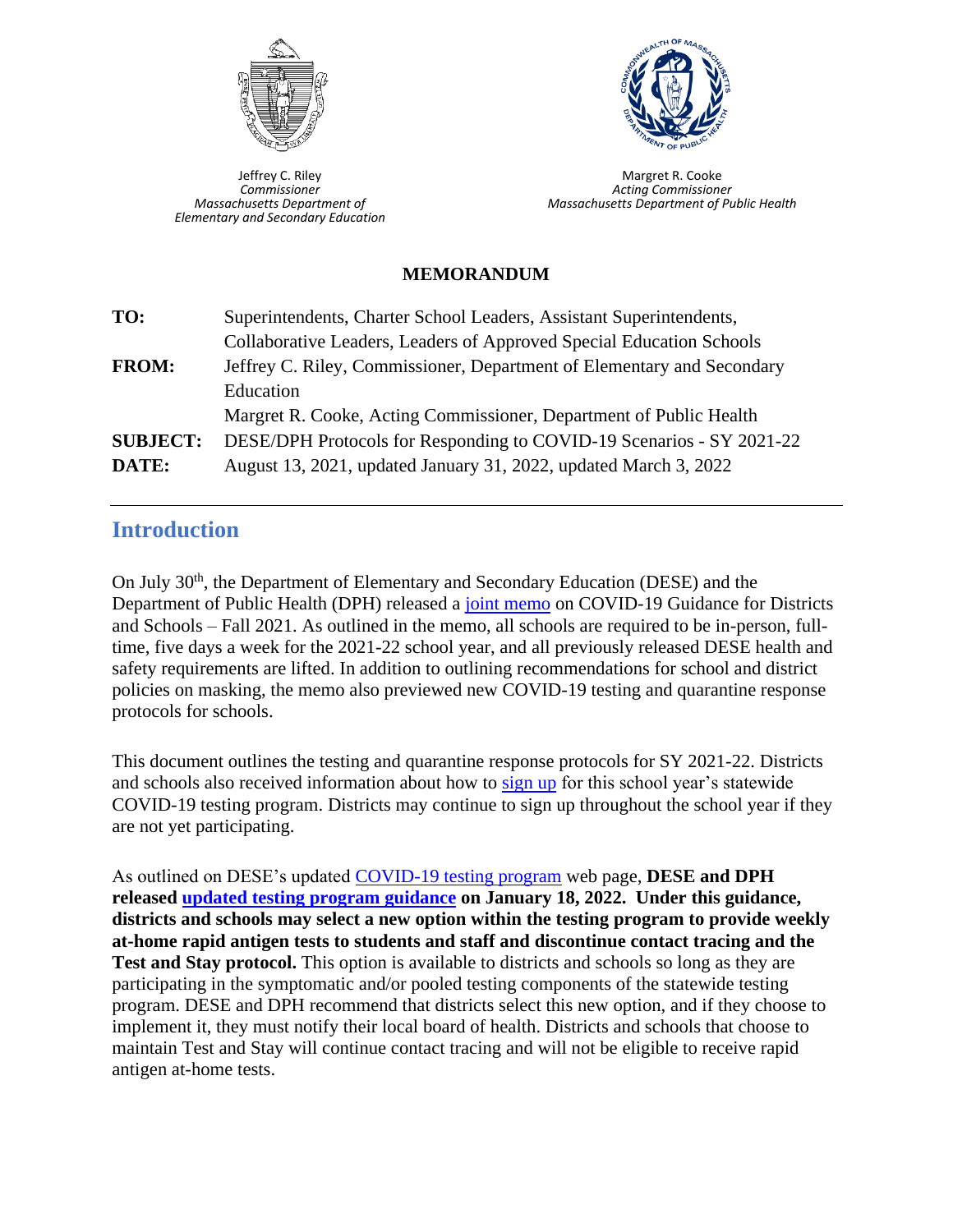As a reminder, **routine** pooled testing was implemented during the 2020-2021 school year as a mitigation strategy which involves combining several individuals' test samples together into one "pool" and then testing the pooled sample for COVID-19. This approach increases the number of individuals that can be tested at one time and allows for regular testing in the school community for COVID-19. The full pooled testing guidance can be found at [https://www.doe.mass.edu/covid19/testing/.](https://www.doe.mass.edu/covid19/testing/)

**Symptomatic testing** is also available to districts and schools for all individuals (including vaccinated, unvaccinated, and those who have tested positive for COVID-19 in the past 90 days) that present COVID-19 symptoms at school or on the bus as outlined in this guidance. Training for school health staff on BinaxNOW for this purpose can be found on the [BU SHIELD](https://cme.bu.edu/shield.bu.edu/content/binaxnow%E2%84%A2-training-school-health-professionals#group-tabs-node-course-default1) website.

Across all other testing program components (pooled testing, weekly at-home rapid antigen tests, and Test and Stay), individuals should not participate if they have tested positive for COVID-19 within the last 90 days.

DESE and DPH continue to strongly recommend that all faculty, staff, and eligible students receive the COVID-19 vaccine and booster. For schools that are interested in setting up vaccine clinics on campus with a DPH-approved mobile vaccination provider, including clinic staff and vaccination administrators, free of charge, please fill out a request via the [online form.](https://www.mass.gov/info-details/covid-19-mobile-vaccination-program)

In addition to recommending COVID-19 vaccination, it continues to be essential that the educational and public health communities, as well as cities and towns, work together to ensure as many children and adults as possible receive flu vaccines. This will reduce the number of students who need to stay home due to illness.

Effective Monday, February 28, the DESE [mask requirement](https://www.doe.mass.edu/covid19/on-desktop/2022-0209mask-requirement-update.pdf) was lifted statewide. Masking continues to be required in [school health offices.](https://urldefense.com/v3/__https:/mass.us14.list-manage.com/track/click?u=d8f37d1a90dacd97f207f0b4a&id=b0af7de54a&e=c4363ea076__;!!CUhgQOZqV7M!z49BGSdmLq1wkemQy-CD_q5eFmFxOFc_rbIbQhUAmkvhGACmQTqyhwv8pdwemXoE$) As always, any individual who wishes to continue to mask, including those who face higher risk from COVID-19, should be supported in that choice. DESE and DPH strongly recommend unvaccinated individuals should continue to wear masks in school settings.

Please contact the DESE Rapid Response Help Center at 781-338-3500 with any questions. Districts and schools must contact the Help Center for guidance if they are experiencing a high volume of cases. Notification should also be provided to local boards of health and district leadership.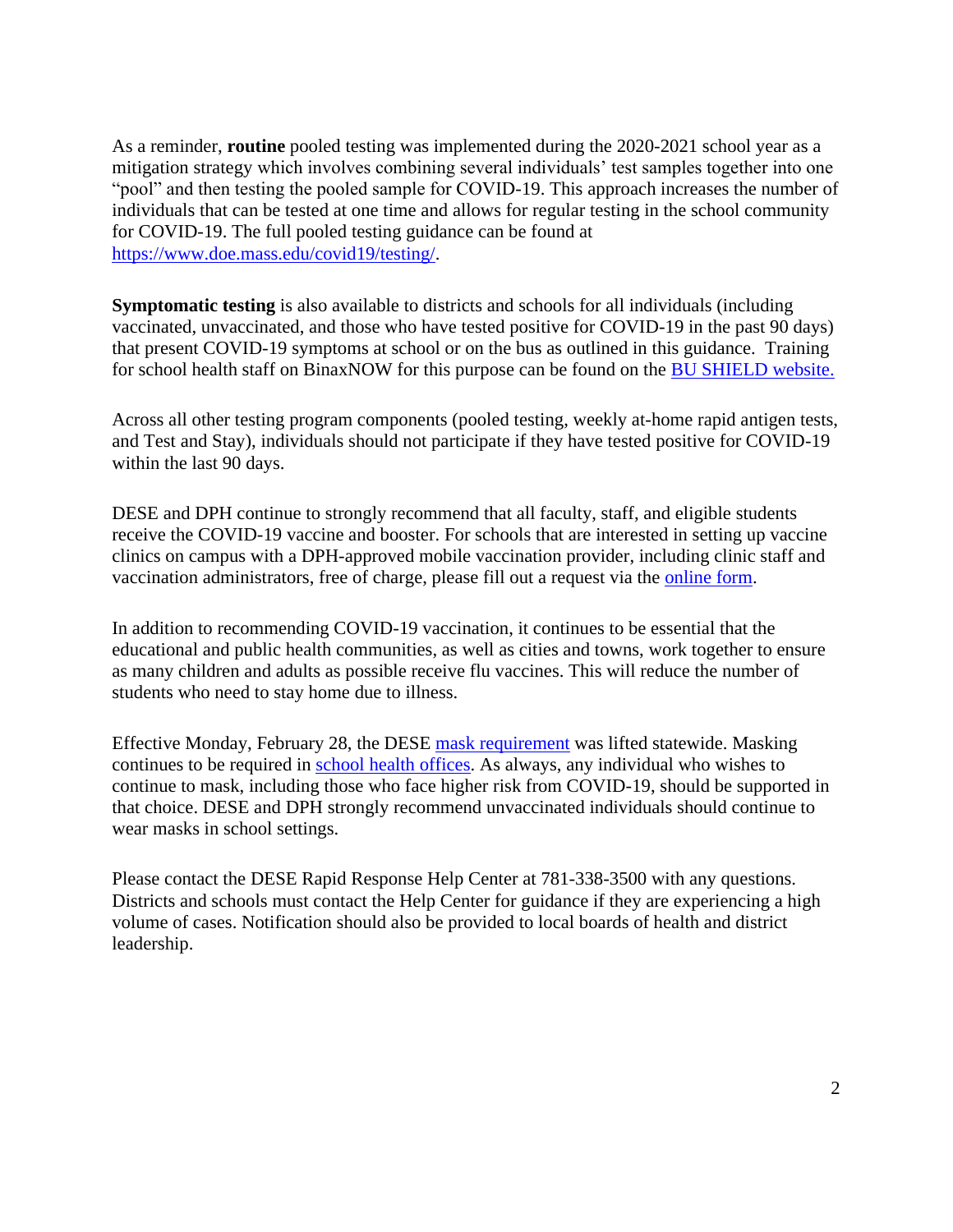# **Section 1: Key definitions**

This section outlines the list of COVID-19 symptoms, provides the definition of a close contact, and outlines situations where close contacts are exempt from COVID-19 testing and quarantine response protocols including isolation, quarantine, and Test and Stay.

### **COVID-19 symptoms**

Below is the full list of symptoms for which caregivers should monitor their children, and staff should monitor themselves.<sup>1</sup>

At this time, based on the advice of public health officials and medical experts, DESE and DPH are revising the symptoms list to align with DPH [statewide guidance.](https://www.mass.gov/info-details/about-covid-19#symptoms-) While previous guidance provided a differentiated symptoms list for vaccinated and unvaccinated individuals, the new symptoms list below applies to all individuals, regardless of vaccination status. Individuals who experience any symptoms on the list below should follow the testing and quarantine response protocol for symptomatic individuals (Protocol C) as outlined in Section 2 of this document. Please note that, consistent with the DPH [Public Health Advisory Regarding](https://www.mass.gov/advisory/public-health-advisory-regarding-covid-19-testing#:~:text=The%20Massachusetts%20Department%20of%20Public,with%20the%20new%20CDC%20guidance.) COVID-19 Testing, these protocols have been adjusted to recommend, but not require, a COVID-19 test to return to school.

### **COVID-19 symptoms list:**

Fever (100.0° Fahrenheit or higher), chills, or shaking chills Difficulty breathing or shortness of breath New loss of taste or smell Muscle aches or body aches Cough (not due to other known cause, such as chronic cough) Sore throat, *when in combination with other symptoms* Nausea, vomiting, or diarrhea *when in combination with other symptoms* Headache *when in combination with other symptoms* Fatigue, *when in combination with other symptoms* Nasal congestion or runny nose (not due to other known causes, such as allergies) *when in combination with other symptoms*

# **Definition of a close contact**

Close contacts are defined as individuals who have been within 6 feet of a COVID-19 positive

<sup>1</sup> <https://www.cdc.gov/coronavirus/2019-ncov/symptoms-testing/symptoms.html>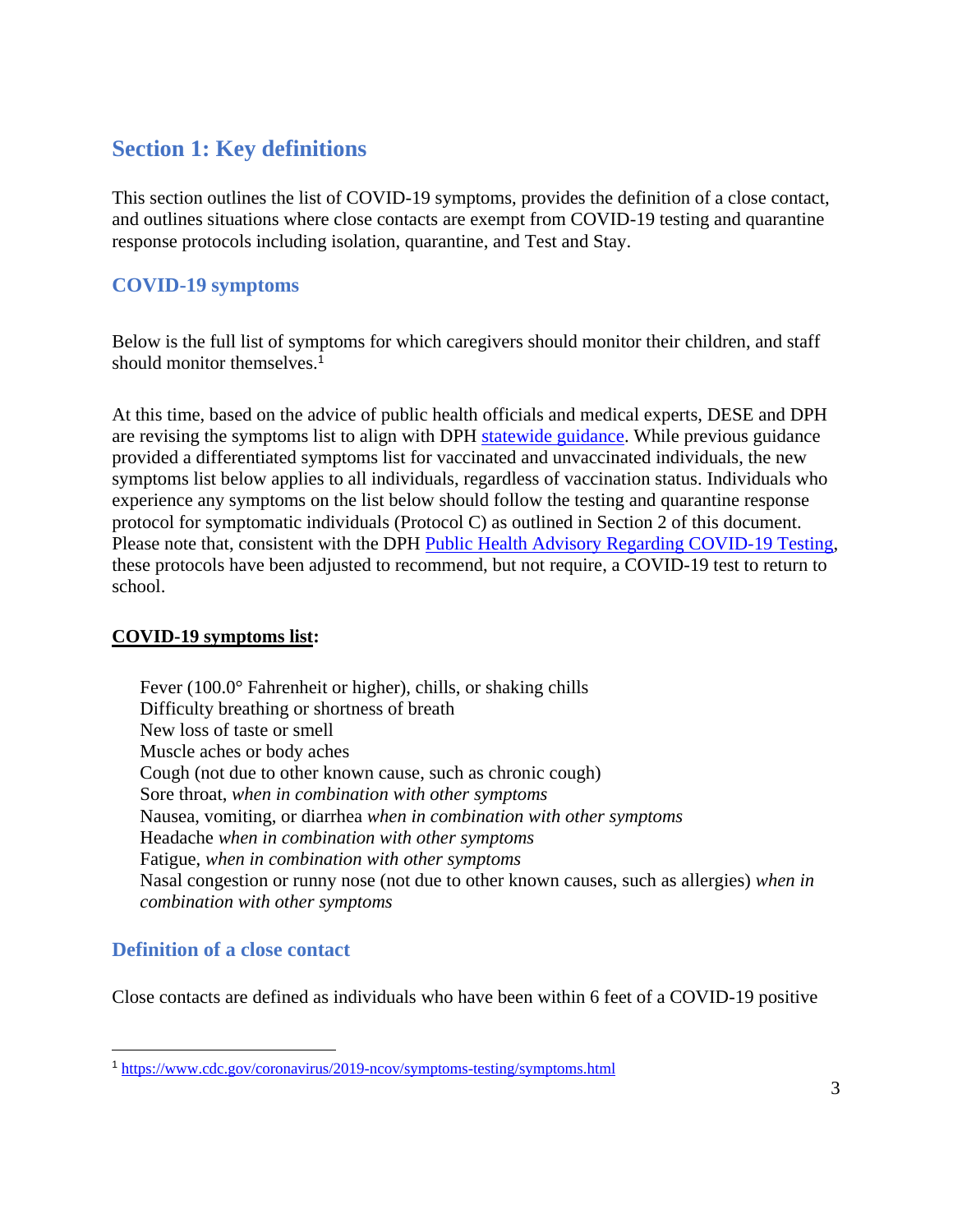individual while indoors, for at least 15 minutes during a 24-hour period.<sup>2</sup> <sup>3</sup> Please note that the at-risk exposure time begins 48 hours prior to symptom onset (or time of positive test if asymptomatic) and continues until the time the COVID-19 positive individual is isolated.

In general, close contacts should follow the testing and quarantine response protocols in Section 2 of this document. **However, certain close contacts are exempted from testing and quarantine response protocols as noted below.**

### **Close contacts who are exempt from testing and quarantine response protocols**

#### **The following close contacts are exempt from testing and quarantine response protocols:**

- Asymptomatic, fully vaccinated<sup>4</sup> close contacts: Individuals who are asymptomatic and fully vaccinated are exempt from testing and quarantine response protocols.
- **Masked close contacts in classrooms and on buses:** An individual who is exposed to a COVID-19 positive individual in the classroom, so long as the individuals were spaced at least 3 feet apart, or on the bus, while both individuals were masked, is exempt from testing and quarantine response protocols.
- **Close contacts who have had COVID-19 within the past 90 days:** An individual who has been previously diagnosed with COVID-19 and then becomes a close contact of someone with COVID-19 is exempt from testing and quarantine response protocols if:
	- o The exposure occurred within 90 days of the onset of their own illness AND
	- o The exposed individual is recovered and remains without COVID-19 symptoms.

# **Section 2: Recommended testing and quarantine response protocols**

This section outlines testing and quarantine response protocols for individuals – students and staff – who test positive for COVID-19, close contacts who are not exempt from testing and quarantine response protocols, and symptomatic individuals. Each scenario outlines the duration of any recommended quarantine or isolation, the conditions to be met for the individual to return to school, and any additional considerations.

#### **Overview of Protocol Categories:**

• Protocol A: For individuals who test positive for COVID-19

<sup>&</sup>lt;sup>2</sup> Note: To be a close contact, the 15 minutes must occur within a 24-hour period. Multiple brief or transitory interactions (less than a minute) throughout the day are unlikely to result in 15 minutes of cumulative contact and do not meet the definition of close contact.

<sup>&</sup>lt;sup>3</sup> CDC definition of Close Contact. Available at[: https://www.cdc.gov/coronavirus/2019-ncov/community/schools](https://www.cdc.gov/coronavirus/2019-ncov/community/schools-childcare/operation-strategy.html)[childcare/operation-strategy.html.](https://www.cdc.gov/coronavirus/2019-ncov/community/schools-childcare/operation-strategy.html)

<sup>4</sup> At this time, fully vaccinated is defined as two-weeks following the completion of the Pfizer or Moderna series or two-weeks following a single dose of Johnson & Johnson's Janssen vaccine.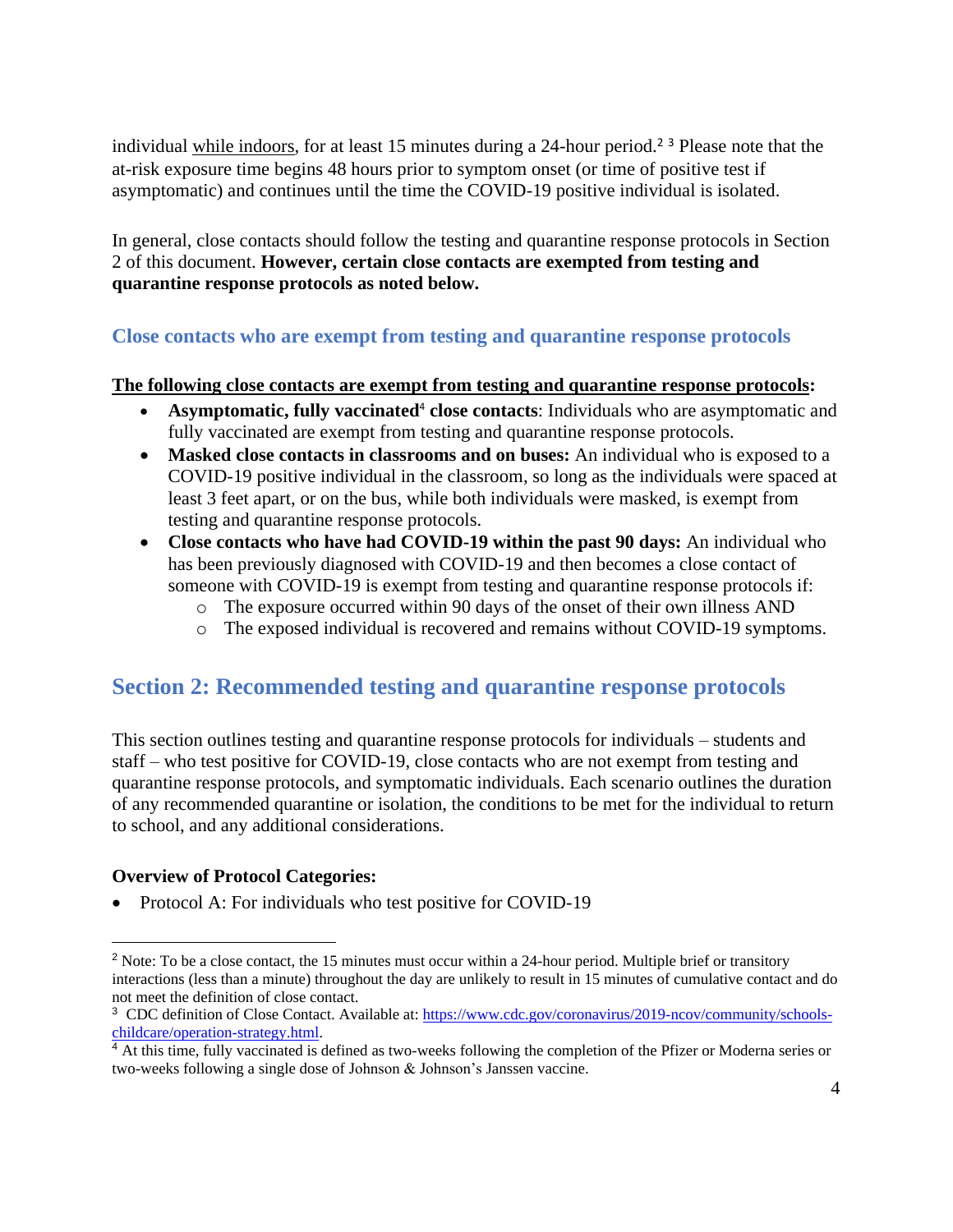- Protocol B: Protocol for asymptomatic close contacts
- Protocol C: Protocol for symptomatic individuals

# **Protocol A: For individuals who test positive for COVID-19**

### **Protocol A for individuals who test positive**

- **Duration**: Self-isolation for COVID-19 positive cases is a minimum of 5 days after symptom onset or after positive PCR or antigen test, if asymptomatic.
- **Return to school**: After 5 days<sup>5</sup> and once they have:
	- o Been without fever for 24 hours (and without taking fever-reducing medications)
	- o Experienced improvement in other symptoms.
		- o Following the 5-day isolation period, wear a mask for 5 additional days when around others, other than when eating, drinking, or outside.
- **Note:** Return to school should be based on time and symptom resolution. Testing during isolation to return to school is not required.

### **Protocol B: Protocol for asymptomatic close contacts**

### **Protocol B\* (New Version) for Districts and Schools that Selected the New Testing Option to Provide At-home Rapid Antigen Tests**

Updated testing guidance from DESE and DPH recommend that districts select the new option within the statewide testing program to offer weekly rapid at-home antigen tests to students and staff and discontinue contact tracing and Test and Stay programs. As such, for districts selecting this new option, individuals will no longer be identified as close contacts by school health professionals.

However, individuals may still be identified as close contacts outside of school settings (e.g. as a close contact of someone who tests positive for COVID-19 in their household). Individuals who test positive are encouraged to notify their close contacts. In these cases:

• While in school settings (including for sports and extracurriculars), **asymptomatic vaccinated<sup>6</sup>** individuals remain exempt from testing and quarantine protocols. If an asymptomatic, vaccinated individual is identified as a close contact outside of school, they may return to school. Individuals should closely monitor for symptoms and follow Protocol C if they experience symptoms listed in Section 1.

 $<sup>5</sup>$  If an individual tests positive as part of a group pooled test, the 5-day isolation period (Day 0) begins the day the</sup> positive group pooled test was collected.

<sup>&</sup>lt;sup>6</sup> At this time, fully vaccinated is defined as two-weeks following the completion of the Pfizer or Moderna series or two-weeks following a single dose of Johnson & Johnson's Janssen vaccine.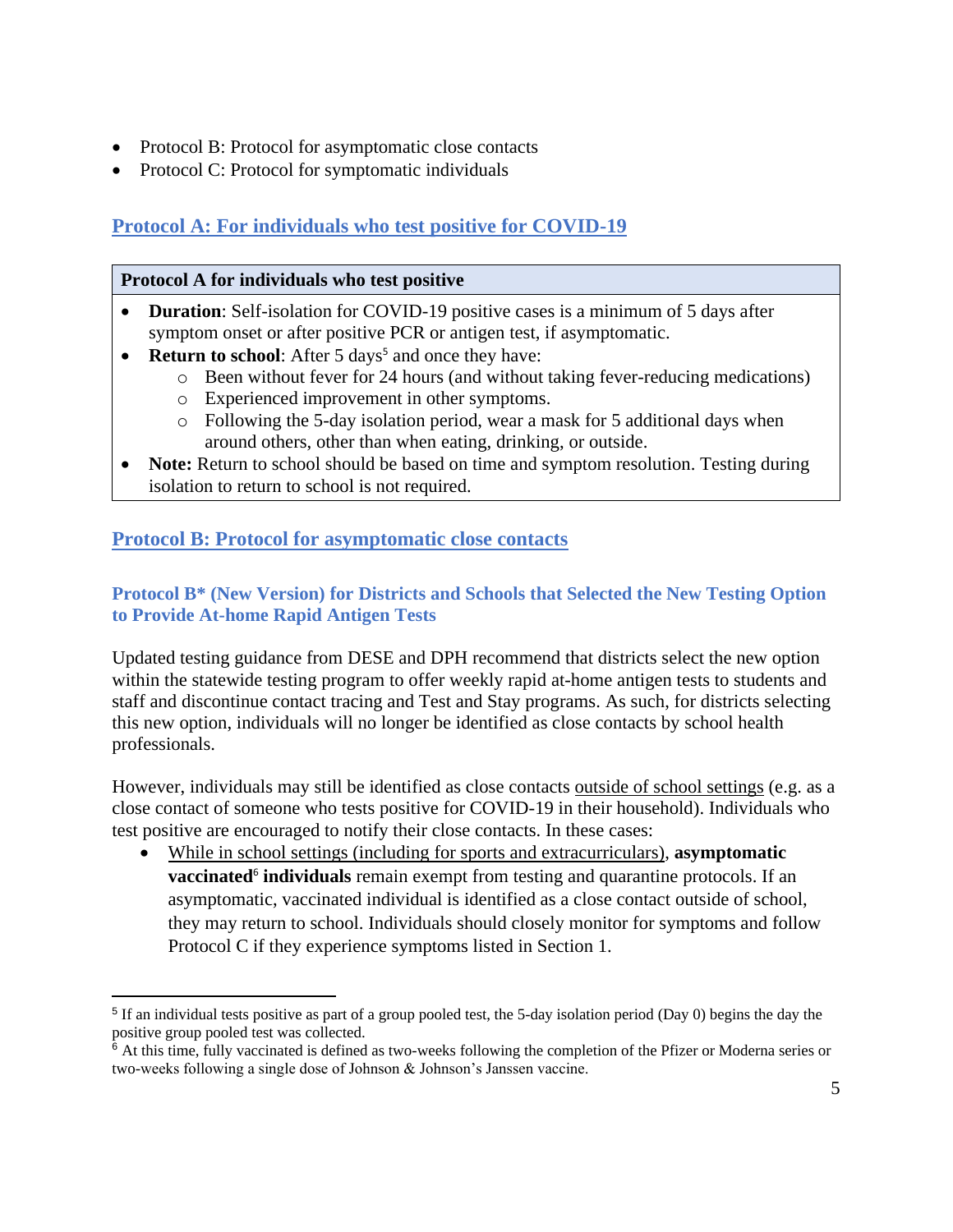• **Unvaccinated individuals** who are identified as close contacts outside of school settings should stay home and follow Protocol B\* below prior to returning to school:

**Protocol B\* (New Version): Protocol for asymptomatic, unvaccinated individuals identified as close contacts outside of school settings**

- **Duration**: Quarantine is at least 5 days from the date of exposure.
- **Return to School**: After 5 days, returning on day 6, provided that they:
	- o Remain asymptomatic,
	- o Wear a mask, other than when eating, drinking, or outside, and conduct active monitoring for symptoms through day 10; and,
	- o Self-isolate if symptoms develop.
- **Note:** If an individual has symptoms at the time they are designated as a close contact or within the 5 days following initial exposure, they should follow the protocol for symptomatic individuals (Protocol C). If an individual tests positive at any time, they follow the protocol for individuals who test positive for COVID-19 (Protocol A).
- For all those exposed, best practice would also include a viral test (antigen or PCR) for COVID-19 at day 5 after exposure. An antigen test may be self-administered and does not need to be proctored or performed by a healthcare professional.

### **Protocol B (Legacy Version) for Districts and Schools Choosing to Maintain Contact Tracing and Test and Stay**

Only schools and districts that choose to maintain contact tracing and the Test and Stay program should follow the guidelines in Protocol B (Legacy Version) below. Please recall that all asymptomatic, fully vaccinated individuals are exempt from close contact testing and quarantine response protocols and therefore do not need to follow Protocol B. However, fully vaccinated individuals are expected to monitor for symptoms, stay home and get tested if they experience symptoms, in alignment with Protocol C.

### **Protocol B (Legacy Version) for asymptomatic close contacts who are not exempt from testing and quarantine response protocols**

Districts who choose to maintain contact tracing and are participating in the statewide COVID-19 testing program or another similar testing program are encouraged to utilize the Test and Stay (B-1) protocol option to minimize the amount of time individuals are out of school. This testing and quarantine response protocol has been shown to be generally equivalent to quarantine for school-based contacts, and a safe alternative to at-home isolation.<sup>7</sup>

<sup>7</sup> Bernadette C Young, David W Eyre, Saroj Kendrick, Chris White, Sylvester Smith, et. al. "A cluster randomized trial of the impact of a policy of daily testing for contacts of COVID-19 cases on attendance and COVID-19 transmission in English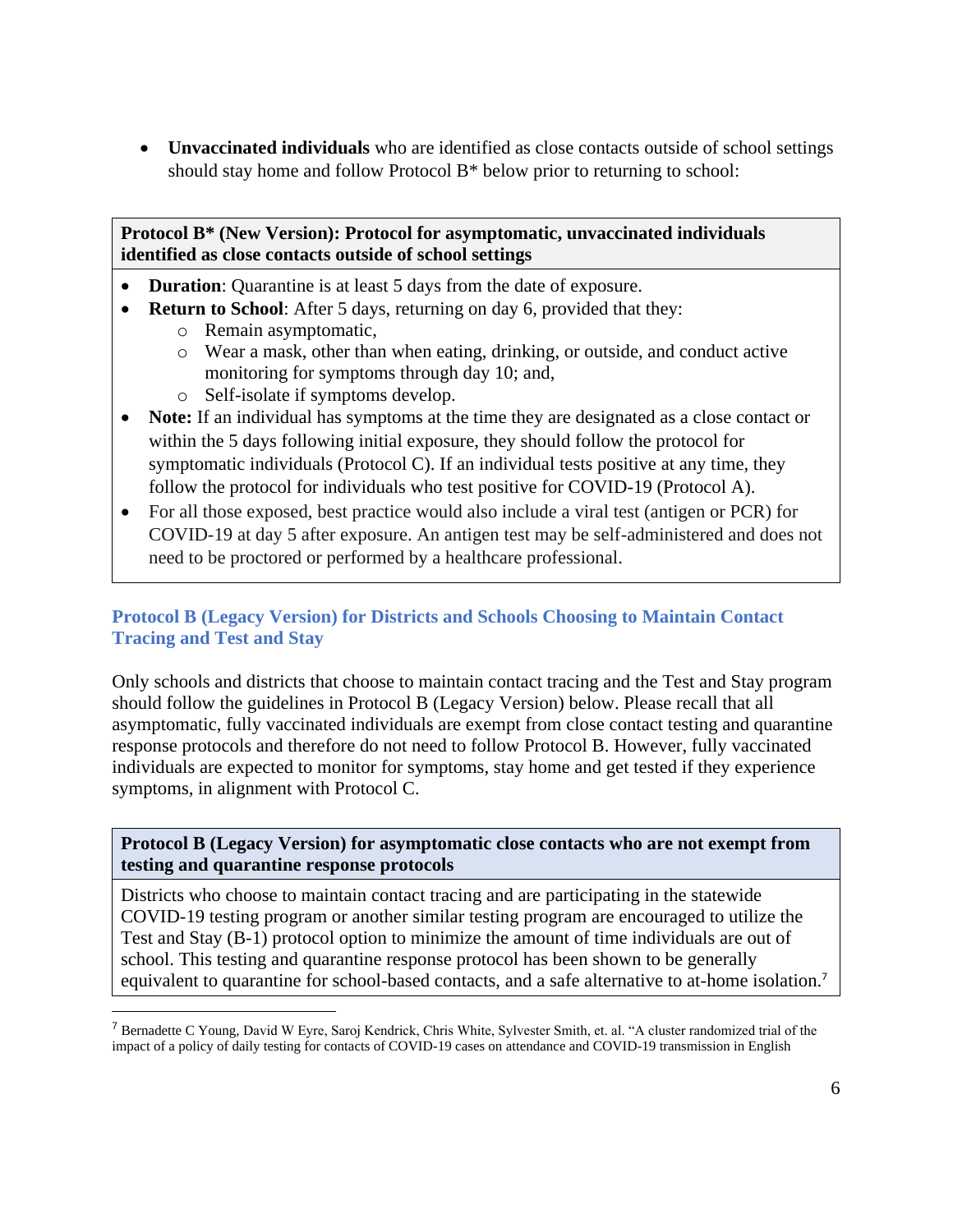Individuals who are part of the Test and Stay protocol may be eligible to participate in school sports and extracurricular activities, provided that they are in compliance with the applicable protocol. For events and sports that take place on non-school days, testing will still be required on those days to participate.

As part of Test and Stay, quarantine is still strongly recommended for individuals outside of school settings.

### **Protocol B-1: Test and Stay**

- **Duration of Test and Stay:** 5 days from the date of exposure
- **Return to School:** Close contacts can remain in school and do not have to quarantine, as long as they:
	- o Are asymptomatic
	- o Wear masks in school at all times, other than when eating, drinking, or outside. When these individuals cannot be masked (i.e., when eating or drinking) they should maintain 3 feet of distance from other individuals to the extent feasible.
	- o Take a rapid antigen test (e.g., BinaxNOW) on each school day and receive a negative result. When the 5 days from date of exposure includes weekends or holidays, individuals should quarantine on weekends, and if they remain asymptomatic, upon return to school be tested immediately. If the individual remains negative, they can stay in school.
	- o Conduct active monitoring for symptoms through day 10, and self-isolate at home if symptoms develop.
- **Note:** If an individual has symptoms at the time they are designated as a close contact or develops symptoms during the Test and Stay period or the 10 days following initial exposure, they should follow the protocol for symptomatic individuals (Protocol C). If an individual tests positive at any time, they should follow the protocol for individuals who test positive for COVID-19 (Protocol A).

**Protocol B-2: Traditional protocol (if school does not have access to rapid daily testing or family or adult individual chooses not to participate in Test and Stay)**

- **Duration**: Quarantine is at least 5 days from the date of exposure
- **Return to School**: After 5 days, returning on day 6, provided that they:
	- o Remain asymptomatic;
	- o Wear a mask, other than when eating, drinking, or outside, and conduct active monitoring for symptoms through day 10; and,
	- o Self-isolate if symptoms develop.

secondary schools and colleges." (July 2021). medRxiv. Available at: [https:/www.medrxiv.org/content/10.1101/2021.07.23.21260992v1](https://www.medrxiv.org/content/10.1101/2021.07.23.21260992v1)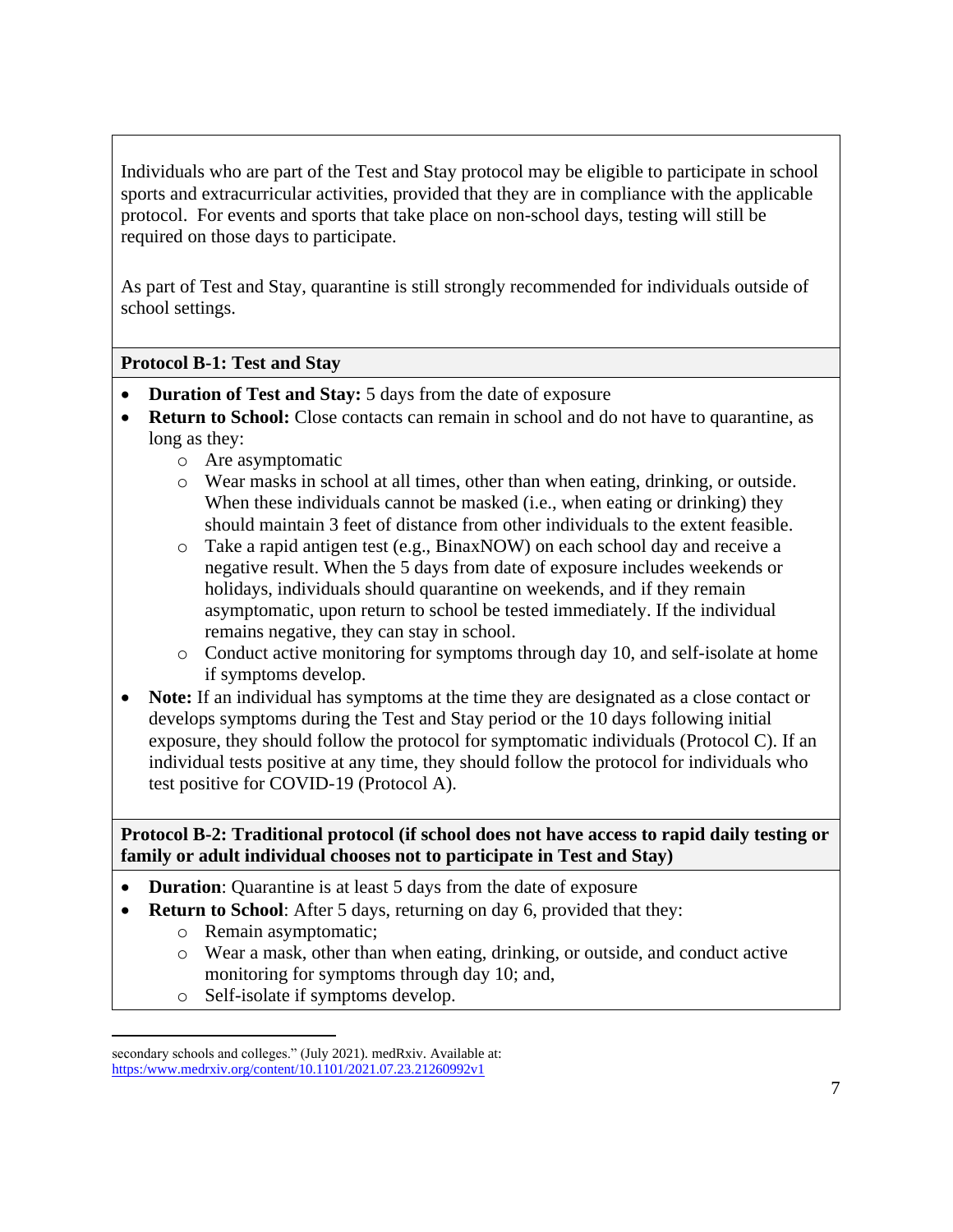• **Note:** If an individual has symptoms at the time they are designated as a close contact or within the 5 days following initial exposure, they follow the protocol for symptomatic individuals (Protocol C). If an individual tests positive at any time, they follow the protocol for individuals who test positive for COVID-19 (Protocol A). For all those exposed, best practice would also include an antigen or PCR test for COVID-19 at day 5 after exposure. An antigen test may be self-administered and does not need to be proctored or performed by a healthcare professional.

### **Protocol C: Protocol for symptomatic individuals**

Protocol C applies to vaccinated and unvaccinated individuals who experience the COVID-19 symptoms listed in Section 1 and who have not tested positive for COVID-19.

#### **Protocol C for symptomatic individuals: Return to school post-symptoms with optional test**<sup>8</sup>

- **Duration:** Dependent on improvement in symptoms
- **Return to School:** Individuals may return to school after they:
	- o Have improvement in symptoms.
	- o Have been without fever for at least 24 hours without the use of fever-reducing medications.
	- o It is also recommended that individuals receive a negative PCR or antigen test result for COVID-19. An antigen test may be self-administered and does not need to be proctored or performed by a healthcare professional. For districts participating in the at-home testing option, individuals may use their district provided test for this purpose. Note: So long as the individual is not a close contact, if a medical professional makes an alternative diagnosis for the COVID-19-like symptoms, the individual may use this recommendation (e.g., for influenza or strep pharyngitis) in lieu of a PCR test or antigen test.
	- o Best practice would also include wearing a mask until symptoms are fully resolved.
- **Please note:** If an individual has mild symptoms, the individual may be considered for testing using BinaxNOW, if available.
	- o If the result if positive, they should be sent home and follow Protocol A.
	- o If the result is negative, they should remain in school.

<sup>&</sup>lt;sup>8</sup> Please note that, consistent with the DPH [Public Health Advisory Regarding COVID-19 Testing,](https://www.mass.gov/advisory/public-health-advisory-regarding-covid-19-testing#:~:text=The%20Massachusetts%20Department%20of%20Public,with%20the%20new%20CDC%20guidance.) these protocols have been adjusted to recommend, but not require, a COVID-19 test to return to school.